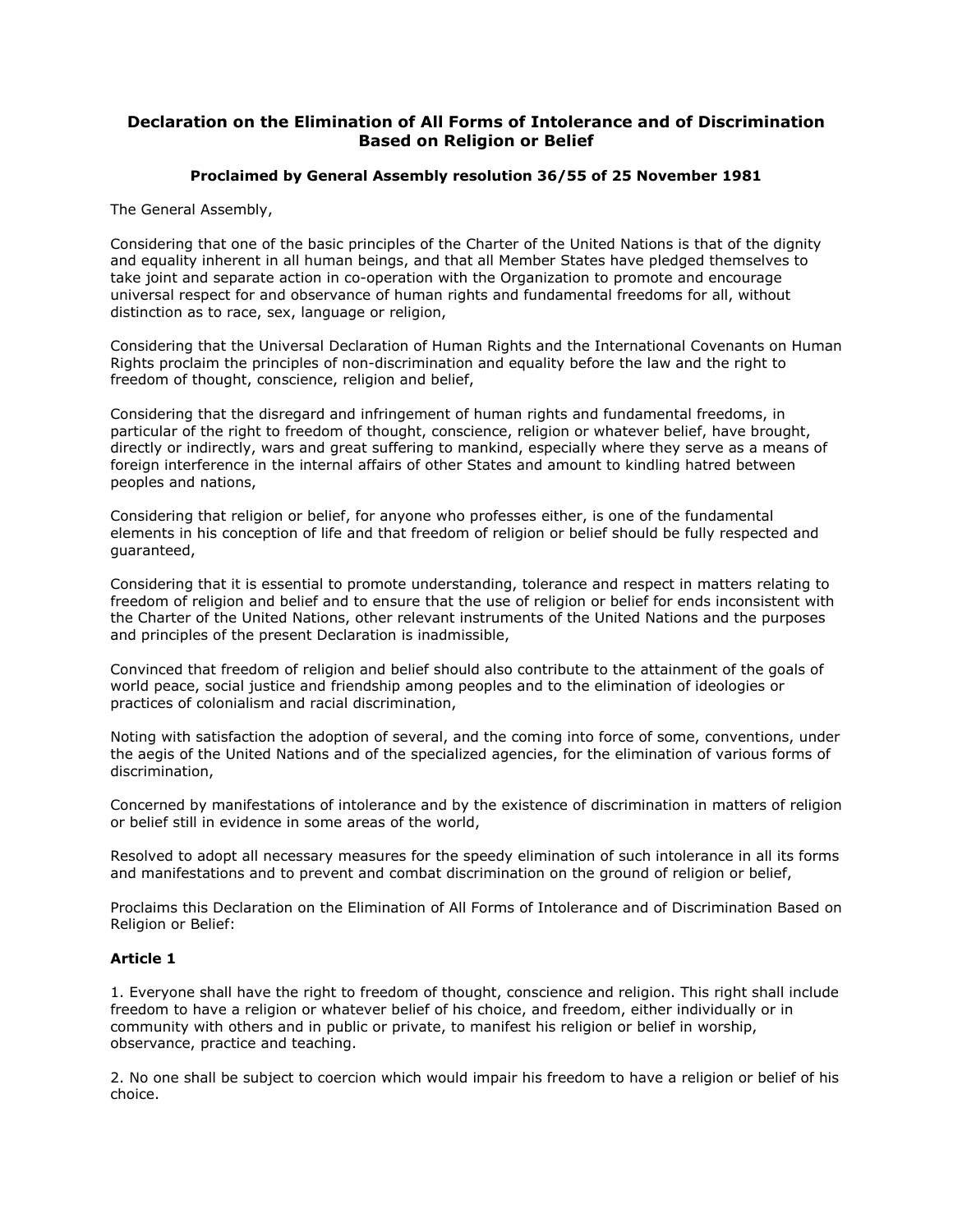3. Freedom to manifest one's religion or belief may be subject only to such limitations as are prescribed by law and are necessary to protect public safety, order, health or morals or the fundamental rights and freedoms of others.

## **Article 2**

1. No one shall be subject to discrimination by any State, institution, group of persons, or person on the grounds of religion or other belief.

2. For the purposes of the present Declaration, the expression "intolerance and discrimination based on religion or belief" means any distinction, exclusion, restriction or preference based on religion or belief and having as its purpose or as its effect nullification or impairment of the recognition, enjoyment or exercise of human rights and fundamental freedoms on an equal basis.

#### **Article 3**

Discrimination between human beings on the grounds of religion or belief constitutes an affront to human dignity and a disavowal of the principles of the Charter of the United Nations, and shall be condemned as a violation of the human rights and fundamental freedoms proclaimed in the Universal Declaration of Human Rights and enunciated in detail in the International Covenants on Human Rights, and as an obstacle to friendly and peaceful relations between nations.

#### **Article 4**

1. All States shall take effective measures to prevent and eliminate discrimination on the grounds of religion or belief in the recognition, exercise and enjoyment of human rights and fundamental freedoms in all fields of civil, economic, political, social and cultural life.

2. All States shall make all efforts to enact or rescind legislation where necessary to prohibit any such discrimination, and to take all appropriate measures to combat intolerance on the grounds of religion or other beliefs in this matter.

#### **Article 5**

1. The parents or, as the case may be, the legal guardians of the child have the right to organize the life within the family in accordance with their religion or belief and bearing in mind the moral education in which they believe the child should be brought up.

2. Every child shall enjoy the right to have access to education in the matter of religion or belief in accordance with the wishes of his parents or, as the case may be, legal guardians, and shall not be compelled to receive teaching on religion or belief against the wishes of his parents or legal guardians, the best interests of the child being the guiding principle.

3. The child shall be protected from any form of discrimination on the ground of religion or belief. He shall be brought up in a spirit of understanding, tolerance, friendship among peoples, peace and universal brotherhood, respect for freedom of religion or belief of others, and in full consciousness that his energy and talents should be devoted to the service of his fellow men.

4. In the case of a child who is not under the care either of his parents or of legal guardians, due account shall be taken of their expressed wishes or of any other proof of their wishes in the matter of religion or belief, the best interests of the child being the guiding principle.

5. Practices of a religion or belief in which a child is brought up must not be injurious to his physical or mental health or to his full development, taking into account article 1, paragraph 3, of the present Declaration.

#### **Article 6**